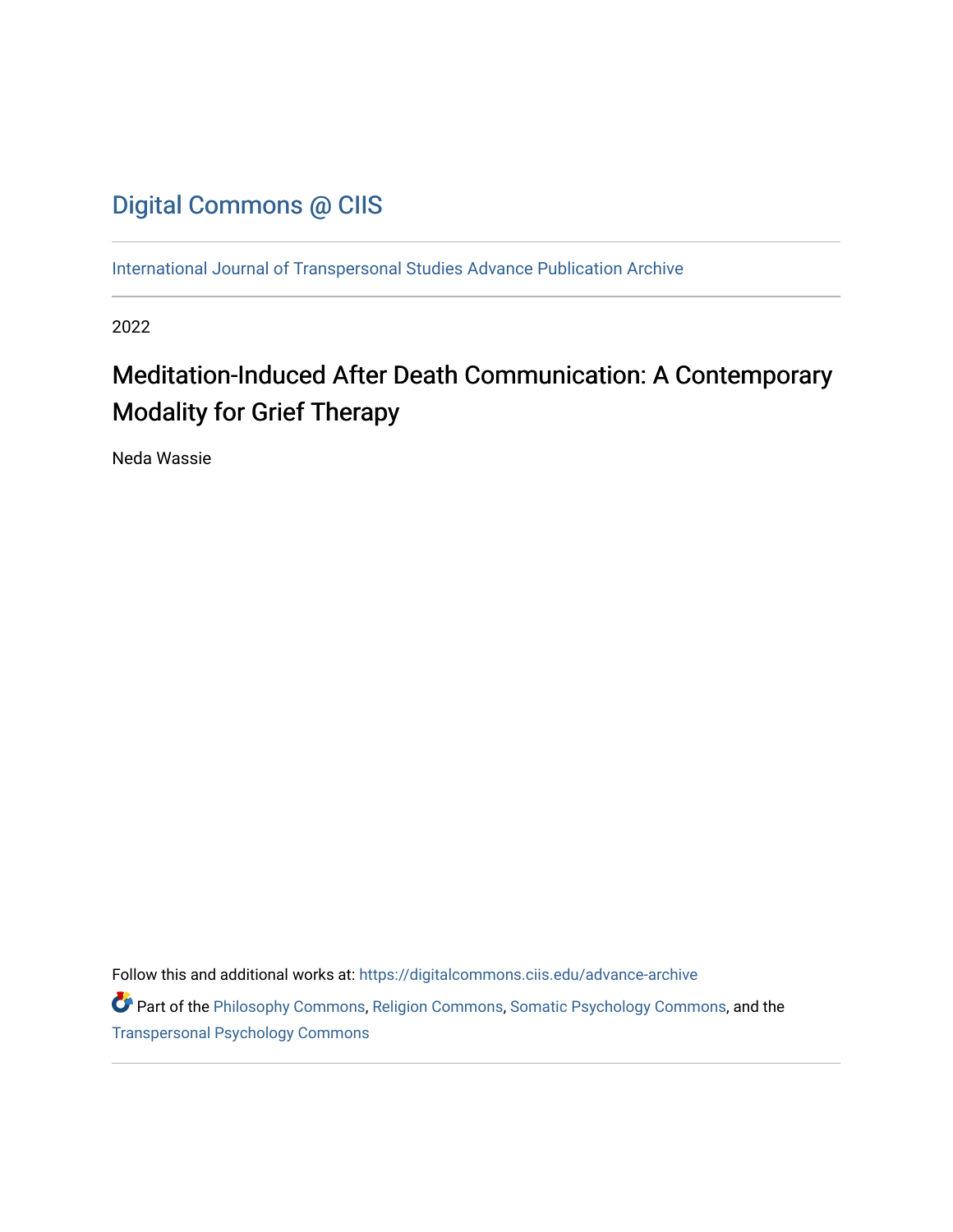# **Meditation-Induced After Death Communication: A Contemporary Modality for Grief Therapy**

*Neda Wassie*

California Institute of Integral Studies San Francisco, CA, USA

Meditation-induced after death communication (MI-ADC) was introduced as a potential modality for grief therapy. Traditional and contemporary approaches were compared in order to evaluate effective paradigms and theories of bereavement. The Continuing Bonds theory of attachment emerged as an adaptive framework for grief therapy, especially with attention to meaning-making and the strength of continued bonds. Considerations were implemented from research in psychomanteum, mediumship, and induced after death communication. Specifically, visual stimuli and timing of after death communications were emphasized. The discussion was encouraging for the conceptualization of MI-ADC as an effective construct and as an inquiry for empirical research.

### **Keywords:** *bereavement, grief therapy, attachment theory, continuing bonds, after death communication, meditation-induced phenomena*

**Bereavement**, defined as the experience of having lost someone to death (Bonanno & Kaltman, 1999), has consistently been rated as one of life's most stressful events (Hobson et al. having lost someone to death (Bonanno & Kaltman, 1999), has consistently been rated as one of life's most stressful events (Hobson et al., 1998). *Grief,* referring to one's emotional response to loss (Stroebe et al., 1997), has been experienced on a continuum ranging from the absence thereof to chronic and complicated grief (Hall, 2014). On either end of this continuum, grief therapy was developed to help the bereft in processing their loss (Klass et al., 2014). The majority of therapeutic models traditionally aimed to decrease the intensity of grief and eventually resolve it by disconnecting the bond between the bereft and the deceased (Davies, 2004). However, Fenwick and Fenwick (2013) emphasized the therapeutic implications of maintaining an adaptive attachment to the deceased. A theoretical framework for these attachments was found in the Continuing Bonds theory (CB) of grief, in which reconstructing the relationship between the bereft and the deceased was an important therapeutic goal (Klass et al., 2014).

Within the CB framework, effective approaches to grief therapy have often reported a form of communication between the bereft and the

deceased (Krippner, 2006). The possible experience of direct contact with a deceased person by a living person has been defined as a*fter death communication* (ADC; Streit-Horn, 2011). Such ADCs seem to have occurred both spontaneously (Fenwick & Fenwick, 2013) and at will (Barušs & Mossbridge, 2017); positive outcomes for the bereft have been found in either case.

The capacity to induce ADCs at will is encouraging for a contemporary approach to grief therapy. Examples of induced ADCs include the psychomanteum process (Moody 1992), mediumship (Barušs & Mossbridge, 2017), and Botkin's Induced After Death Communication (IADC; Botkin & Hogan, 2005). The review of literature will further define each of these practices of inducing ADC and their implications for grief therapy. Importantly, each instance of induced ADC was therapeutic for the bereft and could potentially be replicated through other practices. For example, the practice of *meditation,* defined as a set of "selfregulating practices that focus on training attention and awareness in order to bring mental processes under greater voluntary control and thereby foster general mental well being and development and/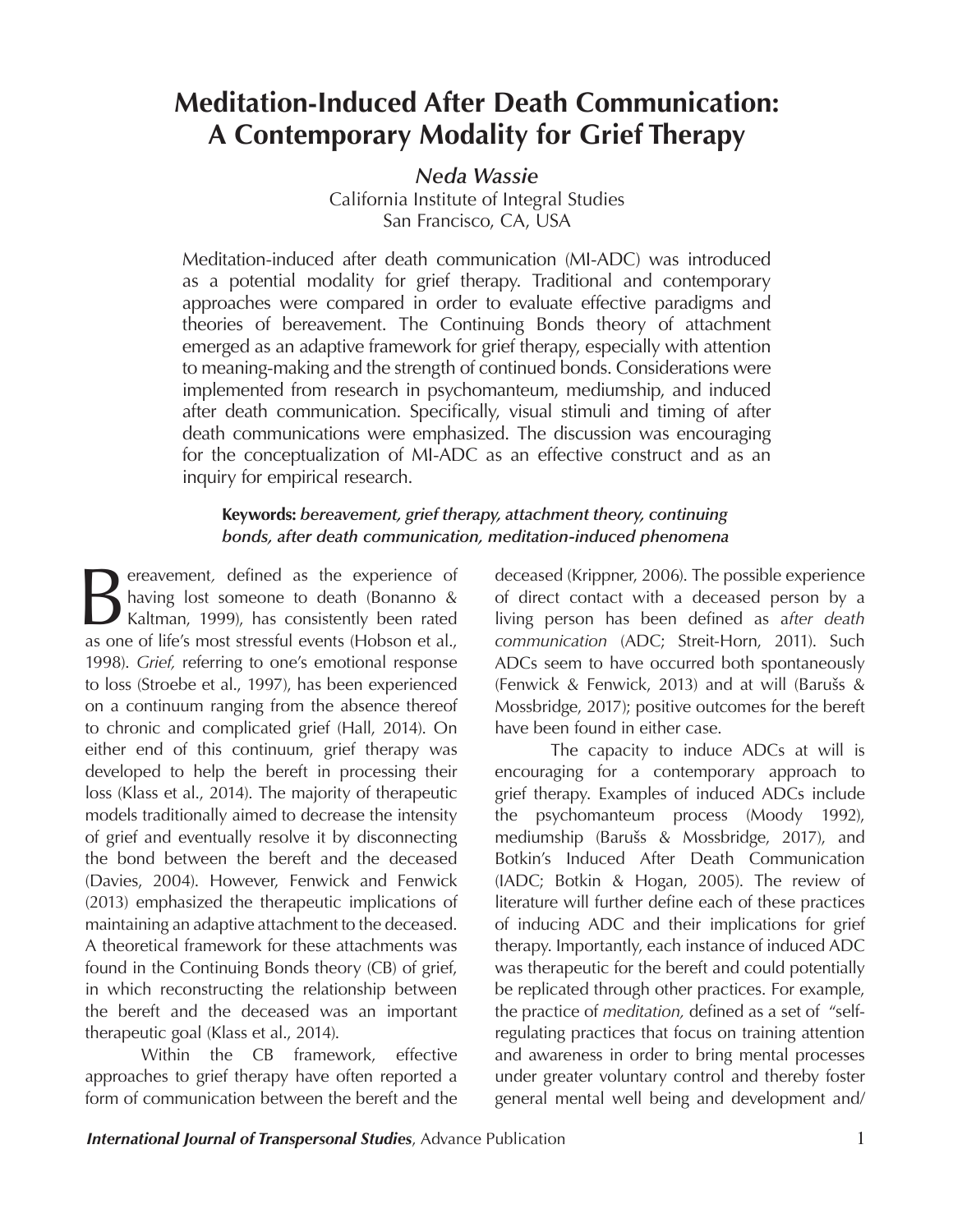or specific capacities" (Walsh & Shapiro, 2006, pp. 228-229), could potentially induce ADCs thereby decreasing the intensity of grief for the bereft. Meditation-induced ADC (MI-ADC) has potential as an effective modality for grief therapy.

Traditional approaches to grief therapy have often neglected experiences that have appeared to be helpful for the bereft (Davies, 2004). In a review of 32 publications on traditional and contemporary approaches to grief, Davies found that dominant traditions emphasized detachment from the deceased as the goal of grief therapy. Detaching from the deceased has been referred to as the Breaking Bonds paradigm in which the bereft were encouraged to sever their emotional bond with the deceased in order to recover from grief (Klass & Chow, 2011). Such a practice appeared to contradict the natural process of grief. For example, Davies (2004) explained that bereft parents often reported the need to share stories about their deceased children and maintain an attachment to them. While maintaining this attachment helped decrease grief, according to the Breaking Bonds paradigm, these attachments were pathological.

Over more, Davies (2004) observed that the traditional approach to grief therapy was reflective only of Anglo-American practices. These practices neglected the spiritual aspect of bereavement (Hall, 2014) as well as the experience of continued attachment often present in Eastern traditions of grief (Yamamoto et al., 1969). Hall (2014) suggested that an integral approach to grief therapy was necessary in order to address the multidimensional impact of bereavement. Klass and Chow (2011) also argued for alternative perspectives in the treatment of grief to better understand and alleviate the emotional response to bereavement. Fortunately, a shift in grief processing was apparent in Davies' (2004) review.

The Continuing Bonds theory (CB; Klass et al., 2014) offered an alternative theoretical foundation for grief therapy. This contemporary approach developed from the literature on attachment theory (Bowlby, 1979) in which the attachment behaviours of a child (e.g. crying and searching) were observed after the child was separated from its caregiver. These attachment behaviours were indicative of healthy adaptation and potentially served an

evolutionary advantage when the child perceived its caregiver to be near and attentive. However, if the child perceived its caregiver to be absent or present though inattentive, the child exhibited exaggerated attachment behaviours (e.g. inconsolable crying and frantic searching), or so called *anxious attachment style*, which is ultimately maladaptive. Both adaptive and maladaptive attachment behaviours have also been observed in the separation between the bereft and the deceased (Neimeyer et al. 2006), catalyzing the emergence of CB.

In their empirical study of CB and complicated grief, Neimeyer et al. (2006) investigated grief as a function of attachment. Neimeyer et al. administered questionnaires and conducted interviews with a sample of 506 participants who had suffered the loss of a loved one within the previous two years. The researchers found that *meaningmaking*, as in the ability to integrate the loss into one's life, and the strength of the continued bond were important factors in the experience of grief. To elaborate, Neimeyer et al. observed that higher levels of meaning-making correlated to better grief outcomes in the two years following bereavement. In addition, scores reflecting adaptive attachments on the Continuing Bonds Scale (CBS; Field et al., 2003) which measures aspects of attachment to a deceased person, were protective factors in the experience of grief over time. The researchers concluded that reconstructing the relationship with the deceased helped decrease the experience of grief, especially when mitigated by meaningmaking (Neimeyer et al., 2006). That is, adaptive attachments post-bereavement helped the bereft in the processing of their grief.

Interestingly, Neimeyer et al. (2006) found that the strength of relationships prior to bereavement was indicative of higher levels of distress soon after bereavement. Prior research on CB (Field et al., 2003) explained that helplessness and guilt, often present in those with strong pre-bereavement bonds to the deceased, impacted the experience of distress especially in the absence of meaningmaking. This emotional response was an example of maladaptive attachments in CB which would require reconstruction post-bereavement. These findings provided insight to the nuances of attachments in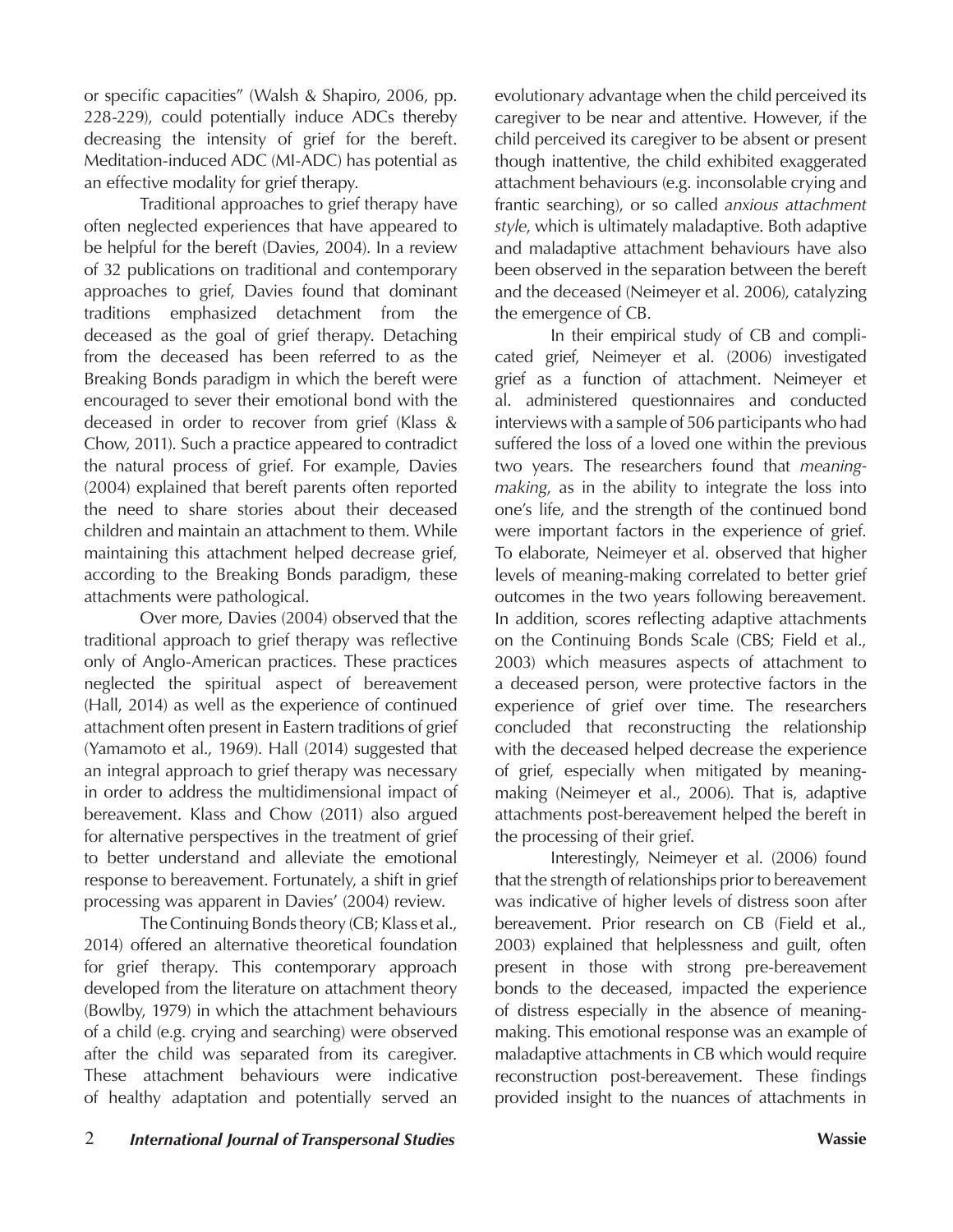continued bonds and should be a consideration in grief therapy. Overall, Neimeyer et al. (2006) evidenced the power of continued bonds with the deceased and thereby offered empirical support for the CB theory.

A recurring experience within the CB framework is after-death communication (ADC). According to Barbato et al. (1999), ADCs are a natural part of grief and essential to grief therapy. Barbato et al. evaluated the occurrence of ADC among 47 participants who had lost a loved one in palliative care within the previous month. The results illuminated seven categories of ADC, the most prevalent being a sense of the deceased's presence; a frequency of 50% was reported in Barbato et al.'s study. The remaining categories, in order of frequency, were the experience of auditory, olfactory, unusual occurrence, tactile, visual, and dream sensations of the deceased. Additionally, Barbato et al. reported that the feeling of comfort from the ADC increased with the number of experiences and that ADCs closer to the time of bereavement were more likely to be reported as distressing experiences. These findings suggested that comfort from an ADC may be a function of time. Further, the majority of those who experienced ADCs wanted to engage in conversations about them. Barbato et al. posited that since most were willing to discuss their experience, ADCs should be incorporated within psychiatric treatment without being disregarded or pathologized. Instead, Barbato et al. implored grief therapists to incorporate the ADC phenomenon in their clinical practice as they found it had a positive effect in decreasing the intensity of grief among the bereft. The findings from Barbato et al. were supported by Daggett (2005) whose study likewise investigated the occurrence of ADCs among a small population of grieving adults. Daggett similarly found that ADCs were not only common but were also an important part of the grieving process, providing further support for a CB approach to grief therapy with special attention given to ADC.

While most reported cases of ADCs have been spontaneous, some cases have been intentional. For example, Moody (1992) studied *psychomanteum,* the process by which an individual ostensibly makes contact with the deceased by sitting in a dimly-lit, mirrored chamber. The exercise of *mirror-gazing*, that is, staring into the reflection of own eyes with the intention of inducing an anomalous experience, was an important element in the apparent contact with a deceased loved one. A relaxed state was also deemed necessary for the induction of ADC. Often participants reported seeing the deceased in the mirror or having had the experience of entering the mirror themselves to reunite with their loved one. These apparent ADCs reportedly provided a meaningful experience of comfort for the bereft which was upheld for at least five years thereafter.

 Supporting data was found in Hastings et al. (2002), who also conducted a study with grieving adults and the psychomanteum process. In this study, 27 participants underwent a threestage process of mirror-gazing to facilitate apparent contact with their deceased friends and relatives. Hastings et al. found that 13 of the 27 participants reported ADCs that replicated the categories of ADC found in Barbato et al. (1999), for example visions and sensations of the deceased's presence were reported. Pre- and post-questionnaires relating to bereavement reflected a decrease in grief following the experience of ADCs. Hastings et al. (2002) concluded that the process of psychomanteum was beneficial for the bereft. The extant empirical data on psychomanteum, while limited, is strong enough to inspire optimism about induced ADC and its purpose in grief therapy.

Another example of induced ADC can be found in *mediumship,* defined as the apparent communication between the deceased and someone who displays the ability to facilitate the contact, often referred to as a *medium* (Barušs & Mossbridge, 2017). Mediumship has been reported in African, Asian and Indigenous cultures as a form of comfort-seeking after bereavement (Bryant, 2003). Generally, one approach to studying this phenomenon requires the medium to interact with an experimenter who is unknown to the bereft in order to meet double-blind conditions (Barušs & Mossbridge, 2017). The medium seemingly receives information regarding the deceased while the experimenter transcribes the details given. The transcript is then scored, by another anonymous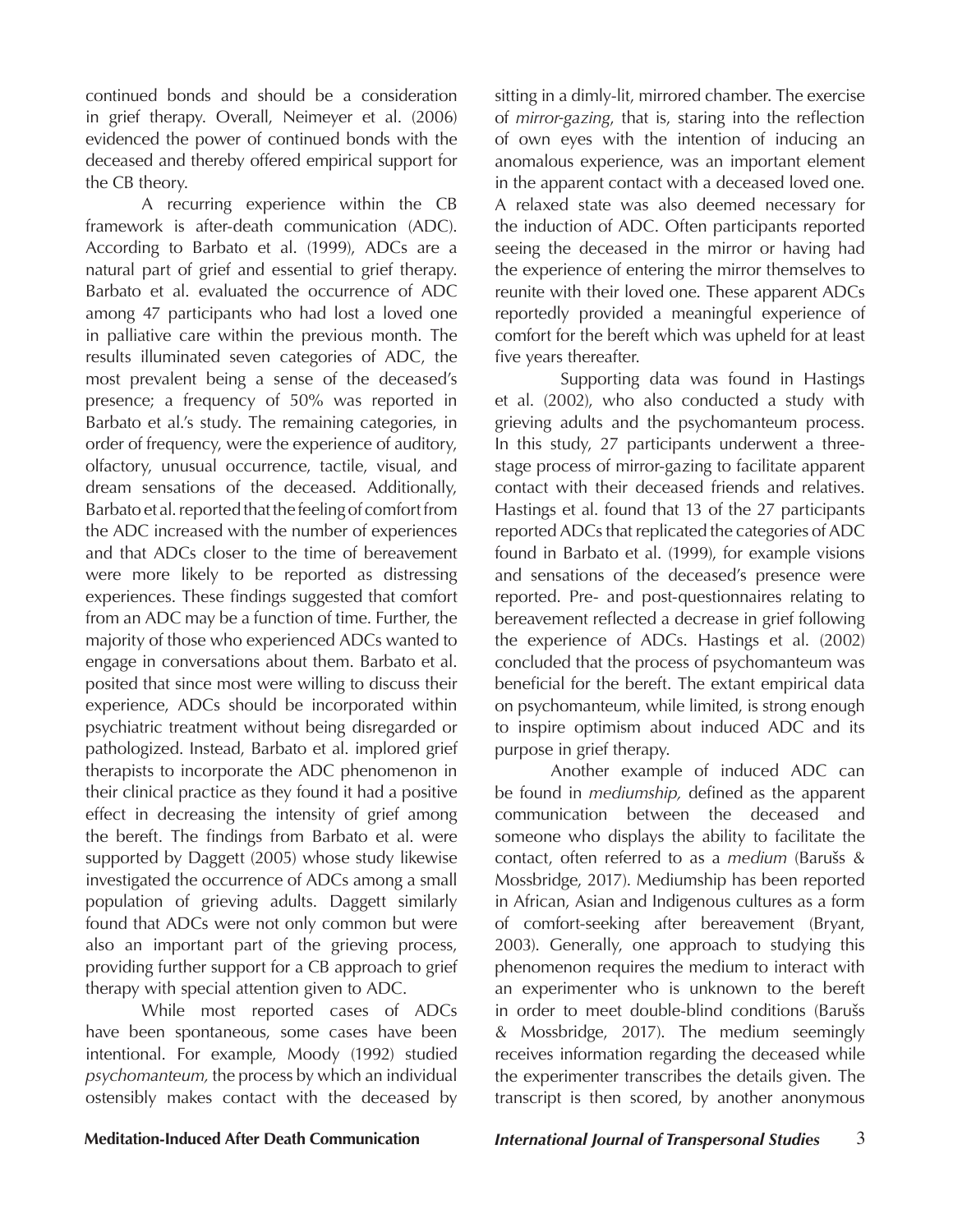experimenter, for accuracy based on details given from the bereft. Control conditions use transcripts unrelated to the test transcript.

 The Windbridge Research Center has developed and employed a quintuple-blind research protocol in the study of mediumship (Beischel, 2007). The center also provides certification for research mediums to evidence the validity of their research. According to Beischel, the majority of research in mediumship has either investigated the accuracy of the received information or it has gathered retrospective data from those who have had an experience with mediumship. Peer-reviewed, empirical studies of the direct impact of mediumship on grief are sparse, however, Evenden et al. (2013) do provide one encouraging example.

In their study of mediumship and grief, Evenden et al. investigated the therapeutic aspects of ADC facilitated by a medium. The investigators recruited three participants who had experienced bereavement in the past five years. Participants were interviewed regarding their grief symptoms before and after a session with a medium. Each participant reported the experience of an ADC within the medium session. Participants also reported that the session brought them comfort in their grief. Whereas participants initially felt that their connection with the deceased was lost, they acknowledged a continued bond following their mediumship session. Evenden et al. (2013) observed a significant decrease in reports of grief following mediumship leading them to conclude that ADC and the feeling of a continued bond with the deceased was essential in the processing of grief and attainable through mediumship. The researchers added that these phenomena should be addressed in grief therapy. Despite their minuscule sample size, Evenden et al. presented, at the very least, a pilot study of mediumship and grief.

Elsewhere, ADCs have also been induced in trauma therapy. Throughout his therapeutic practice with war veterans, Botkin (Botkin & Hogan 2005) developed a method for patients to ostensibly communicate with the deceased. The method, named *induced after death communication* (IADC) began with the practitioner bringing the participants to a state of relaxation by instructing them to make

lateral eye-movements. The participants were then instructed to call to mind a deceased loved one and to stay with any emotions that arose. Often, an apparent IADC occurred during which the participants appeared to be embraced by a deceased loved one who provided comfort, relief, and resolution to them. According to Botkin and Hogan, these therapeutic results were upheld for at least two years. Evidently, IADCs allowed the bereft to maintain a loving relationship with the deceased thereby decreasing the intensity of grief. To empirically study this phenomenon, Hannah et al. (2013) replicated Botkin's IADC in a population of bereft individuals. Hannah et al. (2013) likewise found a decrease in the intensity of grief for those who experienced an IADC, reportedly 79% of their sample. The process of these IADCs appeared to be similar to experiences found in mediation practices.

Walsh and Shapiro (2006) defined meditation as a self-regulated practice involving the focused attention of mental processes used to foster specific capacities and general well-being. *Guided meditation*  broadens this definition to include the element of instruction either by an in-person facilitator or by a variety of other communication (e.g. on-line content, written text, audible and visual media; Morale, (2017). This compound definition allows for both the exploration of meditation as a form of grief therapy and for the experience of meditationinduced phenomena in a wide variety of contexts. For example, Cacciatore and Flint (2012) studied bereavement and *mindfulness,* a self-regulation exercise of meditation. In their study, Cacciatore and Flint proposed a six-point model of mindfulness meditation which was intended for grief therapy. Their model used principles of meditation such as attention, awareness, and mental development to reconstruct meaning for the bereft in the processing of their grief. Following participation in Cacciatore and Flint's model of mediation, the bereft reported a decrease in their experience of distress and grief. Cacciatore and Flint concluded that mindfulness mediation was a cost-effective, culturally inclusive, and integral approach to grief therapy.

Finally, Van Gordon et al. (2018) studied meditation-induced near-death experiences in which advanced meditators reported experiences such as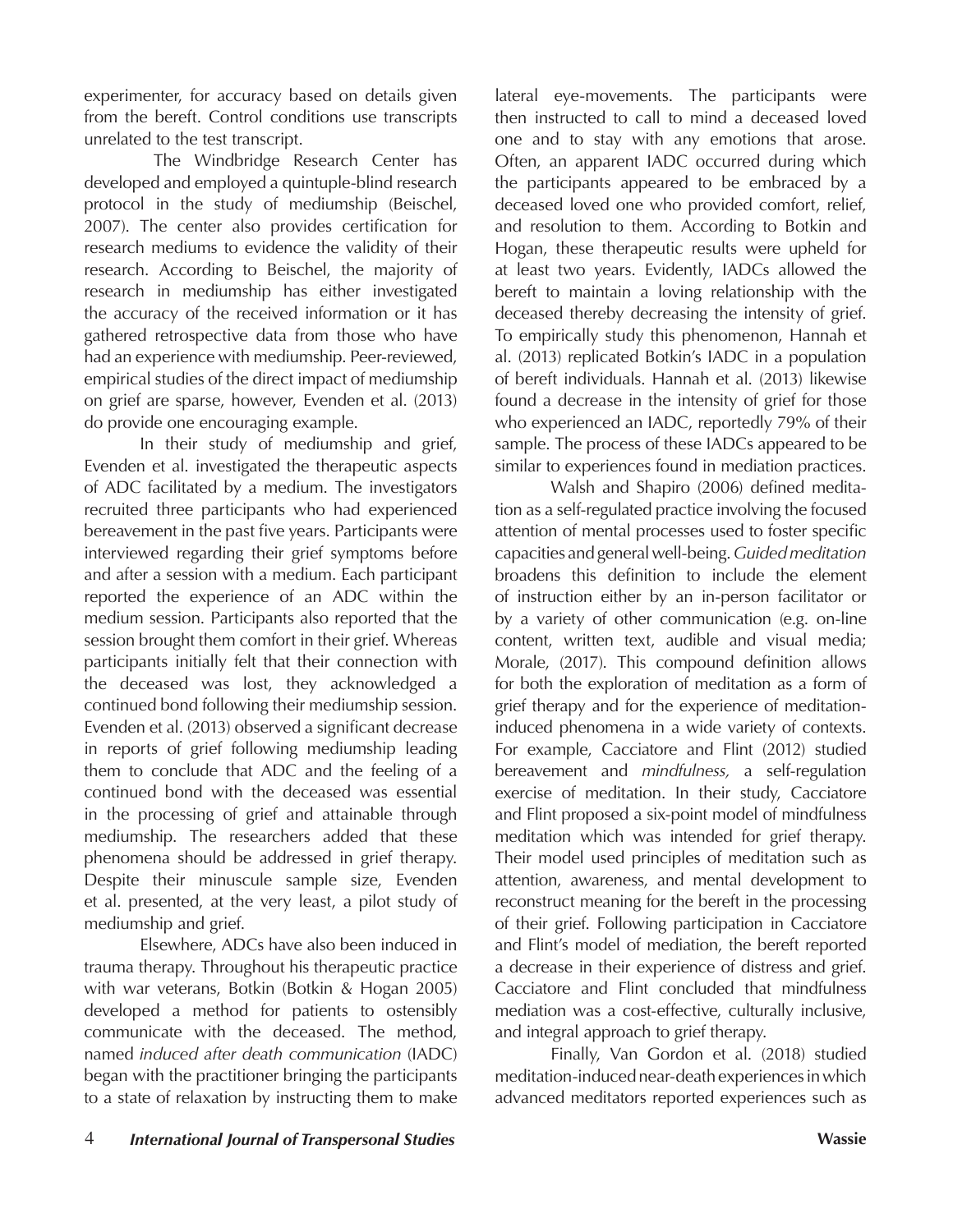the dissolution of the self, an altered sense of time and space, as well as encounter with otherworldly beings, including the deceased, in their meditative practice. These empirical studies in isolation provided support for mediation as an integral and multidimensional approach to bereavement. Taken with the body of research in continuing bonds and ADC, it seems possible to induce ADC by way of meditation. Hereafter, this process will be referred to as *meditation-induced after death communication* (MI-ADC), with or without guided instruction.

Insights from this review of literature illustrated three considerations for MI-ADC. First, the role of a facilitator appeared to be important in induced ADC given that the bereft were assisted by someone else in each method. The literature supported the use of guided MI-ADC though advanced meditators may wish to omit the instruction. Second, a relaxed and receptive state was found to be conducive of ADC in both psychomanteum (Moody, 1992) and IADC (Botkin & Hogan, 2005). Since meditation itself has been known to promote relaxation (Kutz et al., 1985), it appears suitable for use as a method of ADC induction. Third, the use of eye movements (Botkin & Hogan, 2005) and mirror-gazing (Moody, 1992) in induced ADCs suggest the importance of some form of visual stimuli in MI-ADC. Incorporating these considerations in the procedure of guided MI-ADC may increase their efficacy.

The procedure of MI-ADC would begin with the bereft situated in a comfortable setting and position. Space, lighting, and posture are variables with which to contend. Particularly, MI-ADC would make use of a visual stimulus so the bereft would have to be positioned within its view. Since both mirror-gazing (Moody, 1992) and lateral eye movements (Botkin & Hogan, 2005) have been used successfully, the bereft would have the option of using either method; ideally, the space would accommodate both. The space would also be dimlylit as presented by both Moody as well as Hastings (2002). Moody asserted that a variety of reflective surfaces could be used; this allows for additional choice on the part of the bereft or facilitator. Regarding internal state, Hartelius (2015; Hartelius et al., 2022) has provided insight on *attentional*  *stance*, that is, the cognitive process associated with regulation of the emotional and psychological location from which attention feels itself originate within the body—which in turn appears to impact global cognitive state, commonly referred to as state of consciousness. According to Hartelius (2015), an attentional stance in which the sense of self-location is in the belly with its presence felt as radiating outward while in mindfulness meditation was more reflective of non-ordinary states. It is inferred from this observation that such an attentional posture may be effective in MI-ADC.

Next, the guided MI-ADC would be facilitated either by a practitioner or by another form of communication. In either case, a standardized template would be practical. The template would simulate elements from meditation and from the existing methods of induced ADC referenced above. First, the bereft would arrive to a relaxed state by exercising mindfulness (Cacciatore & Flint, 2012). In order to promote receptivity to non-ordinary states, the bereft would then practice belly-centred attentional posture (Hartelius, 2015). Mirror-gazing (Moody, 1992; Hastings, 2002) or lateral eyemovements (Botkin & Hogan, 2005) would then commence with the intention of making contact with the deceased. Theoretically, this would be the point at which the ADC would occur; the bereft would simply allow for the experience to unfold. The MI-ADC would conclude upon the discretion of the facilitator or the bereft, after which the bereft would require debriefing and follow-up in grief therapy. The follow-up and subsequent trajectory in grief therapy would entail the reconstruction of an adaptive continued bond. Engaging the bereft in meaning-making both before and after MI-ADC would be crucial in this reconstruction. Outcome measures may include scores on the Continuing Bonds Scale (CBS; Field et al., 2003), subjective reports, and observations of decreases in distress and in the intensity of grief over time.

Not only does MI-ADC have potential for grief therapy, the concept is adaptable for research as well. For the purpose of an empirical study, the MI-ADC procedure may include data collection such as pre- and post-interviews and CBS scores to be analyzed longitudinally. Based on ethical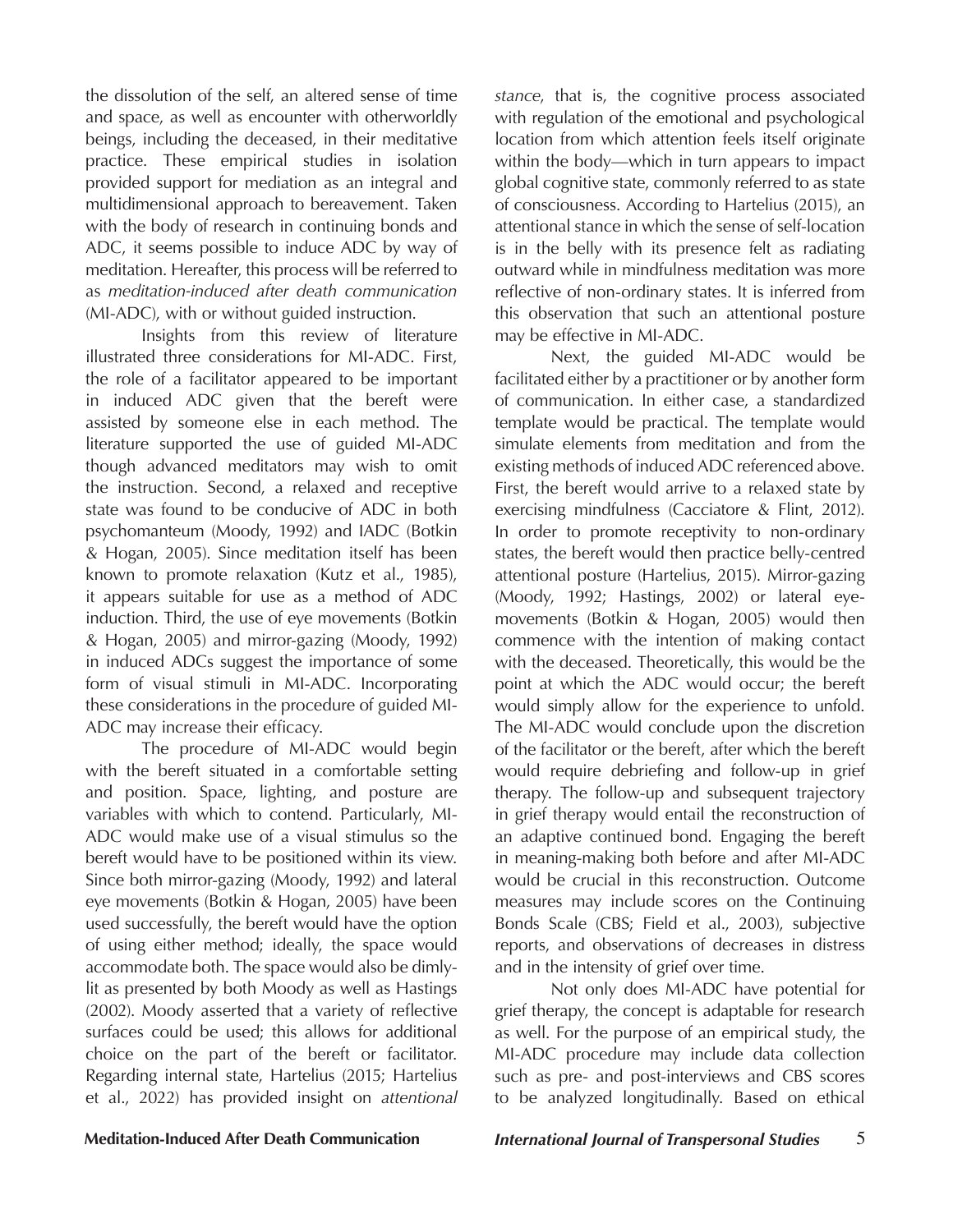grounds, bereavement within a month may be an exclusion criterion in such research given that ADCs within a month of bereavement have been reported as distressing by some (Neimeyer et al., 2006; Barbato et al.,1999). Otherwise, a general population of bereft adults would likely benefit from participation in this research.

Despite the evidenced potential of MI-ADC, three limiting factors were apparent in the review of literature. First, the strength of the relationship with the deceased prior to bereavement posed particular challenges in reconstructing adaptive attachments after bereavement (Neimeyer et al., 2006; Field et al., 2003). Second, as noted by Neimeyer et al. (2006) and Barbato et al. (1999), the timing of ADCs appeared to affect the emotional response to them. Third, multiple ADCs might be required in order to achieve the desired effect on grief (Barbato et al., 1999). Addressing these limitations might increase the efficacy of MI-ADC in grief therapy.

Maintaining an adaptive attachment to the deceased is a tenet of continuing bonds (Neimeyer et al., 2006). Reconstructing the relationship between the bereft and the deceased after bereavement should be regarded as an important goal in grief therapy (Davies, 2014). In order to reconstruct an adaptive relationship between the bereft and the deceased, the pre-bereavement bond must also be examined (Neimeyer et al., 2006; Field et al., 2003). Given that stronger pre-bereavement bonds were correlated to higher distress soon after bereavement (Neimeyer et al., 2006), the efficacy of MI-ADC might be increased if preparation for the MI-ADC began with practices in meaning-making since they appeared to mitigate distress (Neimeyer et al., 2006). Further, Field et al. (2003) stated that the greater distress experienced within stronger pre-bereavement bonds could be due to feelings of guilt and helplessness in the bereft. Botkin's IADC (Botkin & Hogan, 2005) seemed to alleviate the guilt experienced by veterans upon their return from war. It could be inferred that in the event that initial meaning-making is not effective, the MI-ADC itself could potentially decrease the experience of guilt, and thereby, the experience of distress as well.

Furthermore, facilitating multiple MI-ADCs, each at an opportune time, might increase their

6 *International Journal of Transpersonal Studies* **Wassie**

efficacy. Recalling that Neimeyer et al. (2006) and Barbato et al. (1999) observed that ADCs within a month of bereavement were reportedly distressing to some, an opportune time for an initial MI-ADC might be at least one month after bereavement. Despite the importance of timing in ADC, the literature has yet to uncover the ideal time for an initial one. Future research could explore the preparedness of the bereft for an initial MI-ADC. Also, since induced ADCs may not occur upon the first attempt (Moody, 1992), exploring this additional inquiry in future research could provide a framework for first-time MI-ADCs.

Although induced ADCs did not always occur upon the first attempt, subsequent attempts were more successful (Moody, 1992). Also, since multiple ADCs appeared to provide more comfort to the bereft (Barbato et al., 1999), it follows that MI-ADC should be attempted multiple times in order to increase the likelihood of ADCs and the comfort experienced from them. Since mediation is a self-regulated practice (Walsh & Shapiro, 2006), the bereft have the opportunity to attempt MI-ADC, guided or not, multiple times on their own. Costeffectiveness is an advantage of this approach to grief therapy, as indicated by Cacciatore and Flint (2012).

The implications of exploring MI-ADC are innumerable. The potential benefits of such a modality have been addressed extensively throughout this paper. While presented here for use within grief therapy, MI-ADC could have a cultural and empirical impact as well.

The intended effect of MI-ADC is to help the bereft in the processing of their grief. The existing research on CB (Neimeyer et al. 2006), ADC (Barbato et al., 1999), and meditation (Cacciatore & Flint, 2012) suggested that the proposed modality may be effective in decreasing guilt, distress, and grief; these outcomes are reflective of treatment goals in grief therapy (Davies, 2004). Moreover, the bereft frequently reported feelings of helplessness and loss of control as well (Field et al., 2003). The variables of MI-ADC in which the bereft can exercise choice and autonomy (e.g. choice of visual stimuli, instruction, and timing) may help alleviate the related symptoms of helplessness and loss of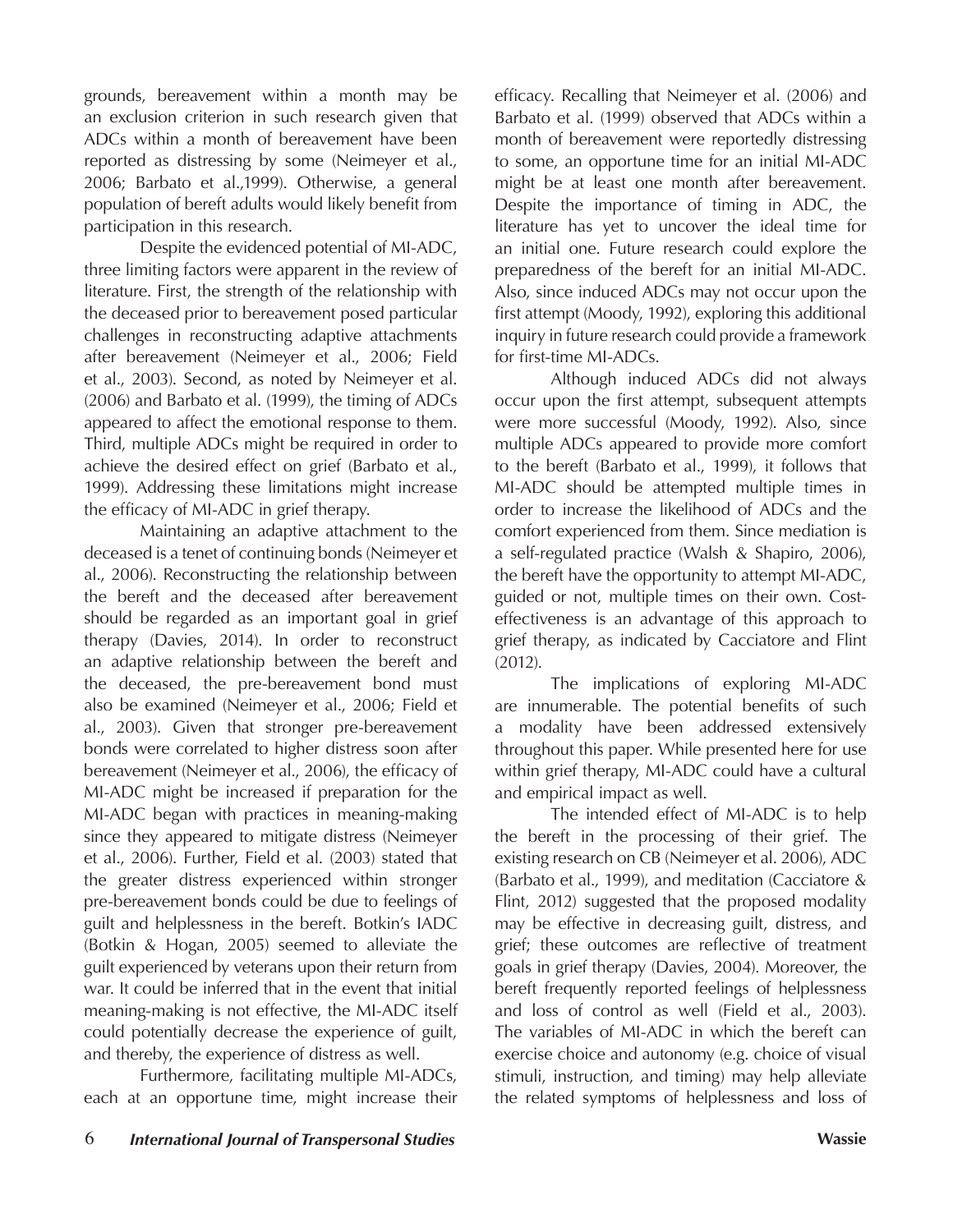control. According to Mikulincer's (1988) research, choice and autonomy have been shown to increase feelings of perceived control and self-efficacy while decreasing feelings of helplessness; these effects may be replicated in MI-ADC. Further, since meditation is generally cost-effective (Cacciatore & Flint, 2012), using this modality after bereavement would prevent an added financial burden to an already stressful event (Hobson et al., 1998).

Since MI-ADC was conceptualized based on various cultural (Yamamoto et al., 1969) and spiritual (Fenwick & Fenwick, 2013) principles, the modality may have broad applications. The modality reflects many non-dominant belief systems which suggests that it could resonate with a wider population of the bereft, especially since ADCs are revered in many cultures other than Anglo-American (Bryant, 2013). As noted in Barbato et al. (1999), those who experience ADC were willing to talk about them, though not in a psychiatric context. Including such non-dominant theoretical foundations in grief therapy could promote disclosure of the experience which could in turn lead to a better understanding of grief on the part of the practitioner and the bereft. Next, Sekowski (2021) has adapted the CBS (Field et al., 2003) for use in Italy and validated its cross-cultural potential. Also, reiterating its costeffectiveness, MI-ADC can be practiced among low-income individuals and in developing countries as well. These implications reinforce Cacciatore and Flint's (2012) claim that meditative modalities are not only cost-effective but culturally inclusive as well.

Finally, MI-ADC has theoretical and empirical implications. Researching the construct empirically would first validate its effectiveness in grief therapy. Doing so may influence the theoretical foundations of traditional grief therapy to include contemporary approaches and modalities. This was an important argument in Davies' (2004) review. The procedure of MI-ADC is adaptable to many research designs and could prompt the exploration of neural correlates of ADC. The theoretical framework for this paper was based on CB but future research need not be limited to this theory. For example, experiences of ADCs and their induction have been used to support the Survival Hypothesis (Bryant, 2003) which postulates that some part of the individual survives bodily death. Though not discussed here, this hypothesis could be explored within MI-ADC research.

Before concluding, it is necessary to address the limitations of this paper. First, while MI-ADC was proposed as an integral approach to grief therapy, biological and neural correlates of grief were not explored. The absence of this dimension precludes MI-ADC from being truly integral until such a time when all dimensions of grief are addressed in unison. Though not yet truly integral, MI-ADC is more holistic than traditional approaches to grief therapy. Next, in light of Walsh and Shapiro's (2006) definition of meditation, it could be argued that the presented methods of induced ADC in themselves are practices that focus on attention and the development of specific capacities and mental well-being, meaning each method could be defined as meditation. The similarities in these experiences could conceivably obviate the need for MI-ADC as a separate construct. However, the overlap between MI-ADC and other methods of ADC was precisely the rationale behind proposing MI-ADC as its own construct. To date, these practices have not yet been formally conceptualized together. Nevertheless, future directions in the exploration of MI-ADC as an integral treatment modality in grief therapy will benefit from validating the procedure as its own construct.

The potential for MI-ADC to decrease the intensity of grief was informed by the literature on continued bonds (Neimeyer et al., 2006), psychomanteum (Moody, 1992; Hastings et al., 2002), mediumship (Evenden et al., 2013), and IADC (Botkin & Hogan, 2005; Hannah et al., 2013). Separately, each of these elements have been beneficial in the treatment of grief, therefore conceptualizing them within one practice may result in compounded benefits. Making meaning of the loss and reconstructing adaptive bonds with the deceased have benefits for the bereft and should be the central goals of grief therapy (Neimeyer et al., 2006). Communicating with the deceased can help attain these goals (Evenden et al., 2013). Hypothetically, the practice of MI-ADC could offer the compound benefits of meditation and communication with the deceased. This practice is cost-effective and culturally inclusive (Cacciatore &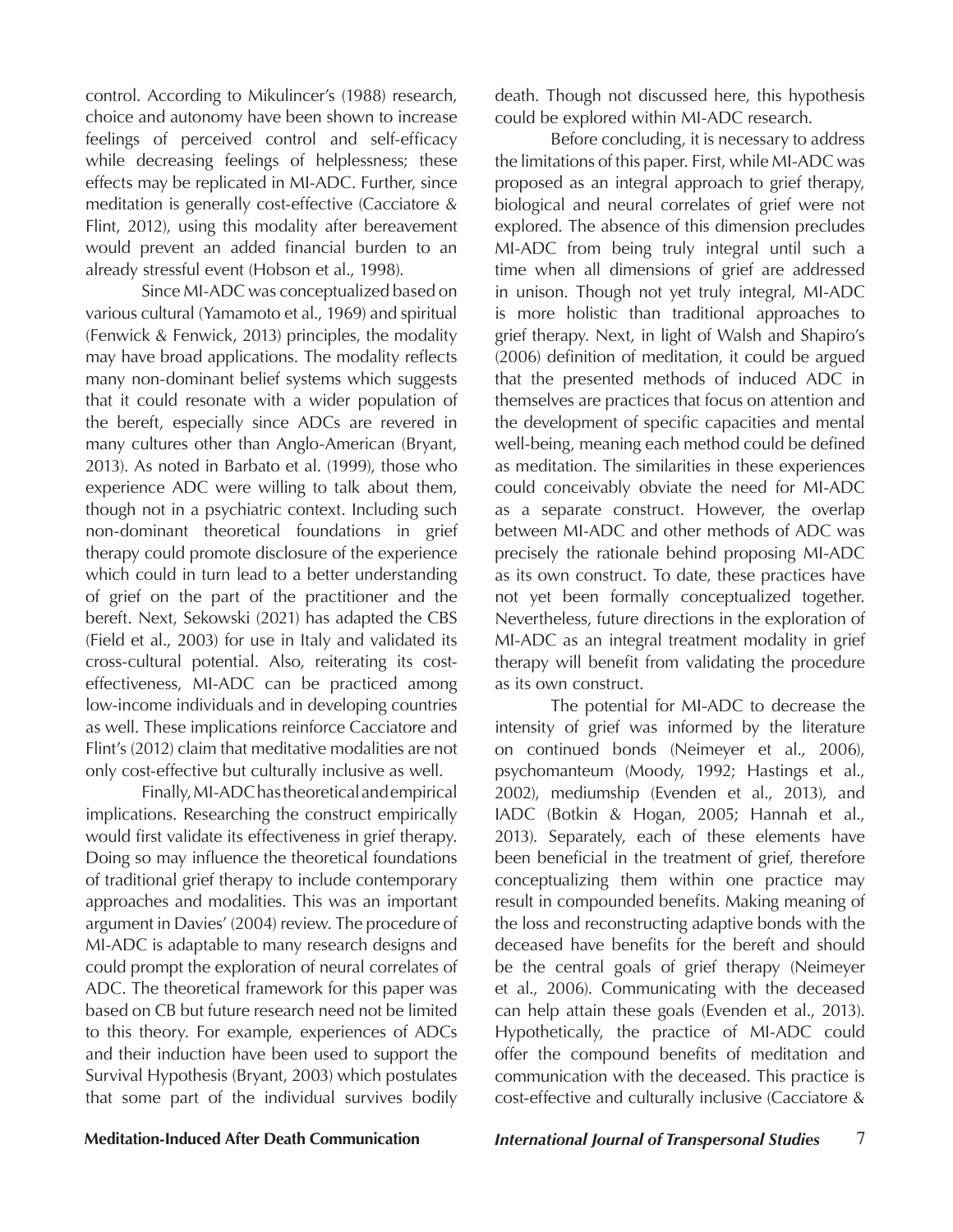Flint, 2012) therefore could be accessible to many. The greatest limiting factor of the proposed modality is that it has not yet been researched empirically as its own construct. Fortunately, MI-ADC is adaptable for future research.

### **References**

- Barbato, M., Blunden, C., Reid, K., Irwin, H., & Rodriguez, P. (1999). Parapsychological phenomena near the time of death. *Journal of Palliative Care*, *15*(2), 30–37. https://doi.org/10.1177/08258597990150 0206
- Barušs, I., & Mossbridge, J. (2017). *Transcendent mind: Rethinking the science of consciousness.* American Psychological Association. https://doi. org/10.1037/15957-000
- Beischel, J., Boccuzzi, M., Biuso, M., & Rock, A. J. (2015). Anomalous information reception by research mediums under blinded conditions II: Replication and extension. *Explore 11*(2), 136–142. https://doi.org/10.1016/j.explore.2015.01.001
- Bonanno, G. A., & Kaltman, S. (1999). Toward an integrative perspective on bereavement. *Psychological Bulletin, 125*(6), 760–776. https:// doi.org/10.1037/0033-2909.125.6.760
- Botkin, A. L., & Hogan, C., (2005). *Induced after death communication: A new therapy for healing grief and trauma.* Hampton Roads.
- Bowlby, J. (1979). The Bowlby-Ainsworth attach-ment theory. *Behavioral and Brain Sciences*, *2*(4), 637– 638. https://doi.org/10.1017/S0140525X00064955
- Bryant, C. D. (Ed.). (2003). *Handbook of death & dying*. SAGE. https://sk-sagepubcom.ciis.idm. oclc.org/reference/death
- Cacciatore, J., & Flint, M. (2012). ATTEND: Toward a mindfulness-based bereavement care model. *Death Studies*, *36*(1), 61–82. https://doi.org/10.1 080/07481187.2011.591275
- Daggett, L. (2005). Continued encounters. *Journal of Holistic Nursing*, *23*(2), 191–207. https://doi. org/10.1177/0898010105275928
- Davies, R. (2004). New understandings of parental grief: Literature review. *Journal of Advanced Nursing*, *46*(5), 506–513. https://doi.org/10.1111/ j.1365-2648.2004.03024.x
- Evenden, R. E., Cooper, C. E., & Mitchell, G. (2013). A counselling approach to mediumship: Adaptive outcomes of grief following an exceptional experience. *Journal of Exceptional Experiences and Psychology*, *1*(2), 12–19.
- Fenwick, P., & Fenwick, E. (2013). *The art of dying: A journey to elsewhere*. Bloomsbury Academic.
- Field, N. P., Gal-Oz, E., & Bonanno, G. A. (2003). Continuing bonds and adjustment at 5 years after the death of a spouse. *Journal of Consulting and Clinical Psychology, 71*(1), 110–117. https:// doi.org/10.1037/0022-006X.71.1.110
- Hall, C. (2014). Bereavement theory: Recent developments in our understanding of grief and bereavement. *Bereavement Care*, *33*(1), 7–12. https://doi.org/10.1080/02682621.2014.902610
- Hannah, M. T., Botkin, A. L., Marrone, J. G., & Streit-Horn, J. (2013). Induced after-death communication: An update. *Journal of Near-Death Studies,* 213-220.
- Hartelius, G. (2015). Body maps of attention: Phenomenal markers for two varieties of mindfulness. *Mindfulness, 6*(6), 1271–1281. https://doi.org/10.1007/s12671-015-0391-x
- Hartelius, G., Likova, L., & Tyler, C. (2022). Selfregulation of the seat of attention into various attentional stances facilitates access to cognitive and emotional resources: An EEG study. *Frontiers in Psychology*, *13*, 810780. https://doi. org/10.3389/fpsyg.2022.810780
- Hastings, A. (2002). The resistance to belief. *Journal of Near-Death Studies*, *21*(2), 77–98. https://doi. org/10.1023/A:1021271401828
- Hobson, C. J., Kamen, J., Szostek, J., Nethercut, C. M., Tiedmann, J. W., & Wojnarowicz, S. (1998). Stressful life events: A revision and update of the social readjustment rating scale. *International Journal of Stress Management*, *5*(1), 1–23. https:// doi.org/10.1023/A:1022978019315
- Klass, D., & Chow, A. Y. M. (2011). Culture and ethnicity in experiencing, policing, and handling grief. In R. A. Neimeyer, D. L. Harris, H. R. Winokuer, & G. F. Thornton (Eds.), *Grief and bereavement in contemporary society: Bridging research and practice* (pp. 341–354). Routledge. https://doi.org/10.4324/978100319976 2-32
- 8 *International Journal of Transpersonal Studies* **Wassie**